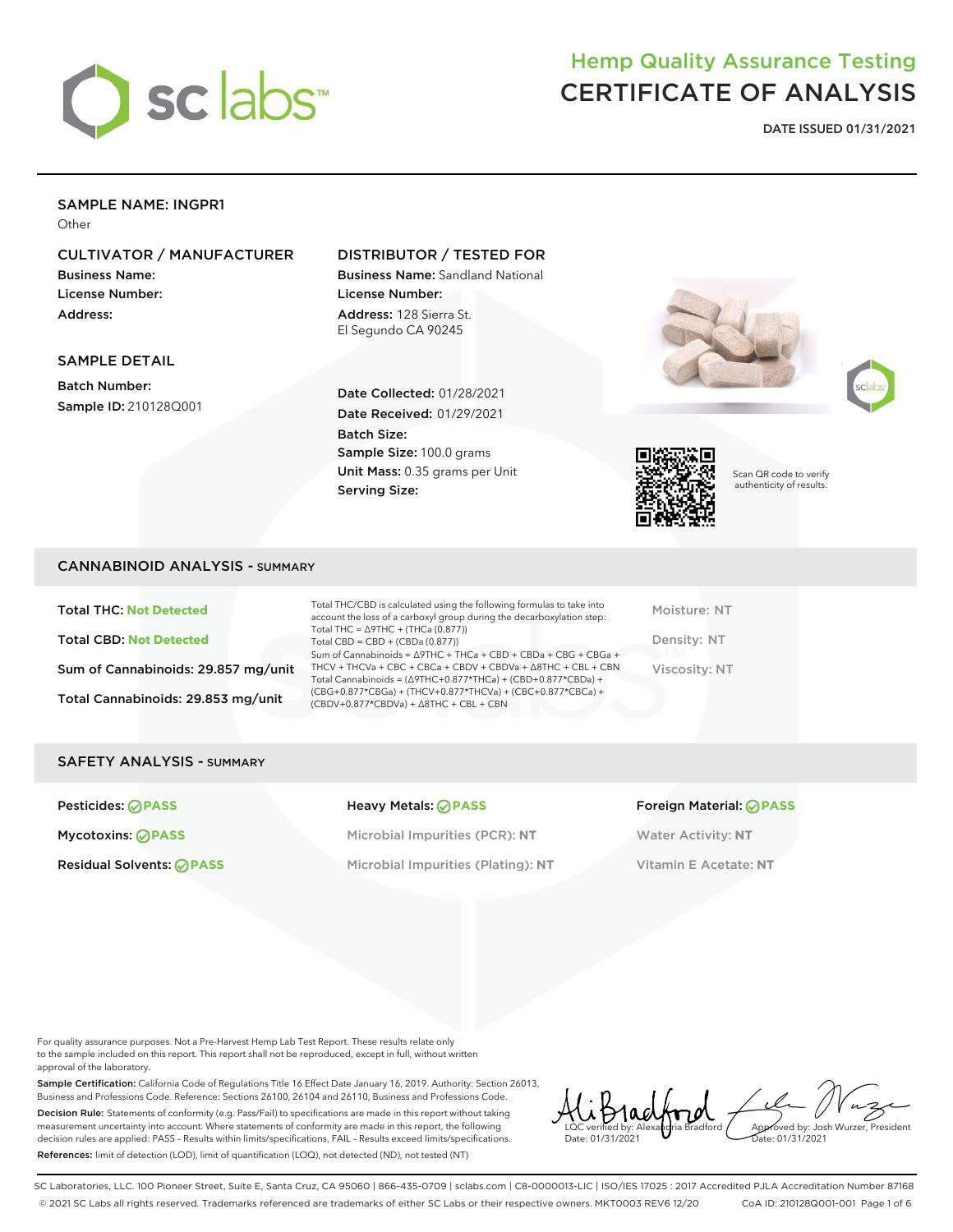## Hemp Quality Assurance Testing CERTIFICATE OF ANALYSIS

**INGPR1 | DATE ISSUED 01/31/2021**



Tested by high-performance liquid chromatography with diode-array detection (HPLC-DAD).

**Method:** QSP 1157 - Analysis of Cannabinoids by HPLC-DAD

TOTAL THC: **Not Detected**

Total THC (∆9THC+0.877\*THCa)

#### TOTAL CBD: **Not Detected**

Total CBD (CBD+0.877\*CBDa)

#### TOTAL CANNABINOIDS: 29.853 mg/unit

Total Cannabinoids (Total THC) + (Total CBD) + (Total CBG) + (Total THCV) + (Total CBC) + (Total CBDV) + ∆8THC + CBL + CBN

## TOTAL CBG: ND

Total CBG (CBG+0.877\*CBGa)

## TOTAL THCV: ND

Total THCV (THCV+0.877\*THCVa)

### TOTAL CBC: ND Total CBC (CBC+0.877\*CBCa)

### TOTAL CBDV: ND

Total CBDV (CBDV+0.877\*CBDVa)

#### **CANNABINOID TEST RESULTS -** 01/29/2021

| <b>COMPOUND</b>            | LOD/LOQ<br>(mg/g) | <b>MEASUREMENT</b><br><b>UNCERTAINTY (mg/g)</b> | <b>RESULT</b><br>(mg/g) | <b>RESULT</b><br>(%) |
|----------------------------|-------------------|-------------------------------------------------|-------------------------|----------------------|
| <b>CBN</b>                 | 0.001 / 0.007     | ±3.1452                                         | 85.237                  | 8.5237               |
| $\triangle$ 8THC           | 0.01/0.02         | ±0.004                                          | 0.07                    | 0.007                |
| Δ9THC                      | 0.002/0.014       | N/A                                             | <b>ND</b>               | <b>ND</b>            |
| <b>THCa</b>                | 0.001/0.005       | N/A                                             | <b>ND</b>               | <b>ND</b>            |
| <b>THCV</b>                | 0.002/0.012       | N/A                                             | <b>ND</b>               | <b>ND</b>            |
| <b>THCVa</b>               | 0.002 / 0.019     | N/A                                             | <b>ND</b>               | <b>ND</b>            |
| <b>CBD</b>                 | 0.004/0.011       | N/A                                             | <b>ND</b>               | <b>ND</b>            |
| <b>CBDa</b>                | 0.001/0.026       | N/A                                             | <b>ND</b>               | <b>ND</b>            |
| <b>CBDV</b>                | 0.002/0.012       | N/A                                             | <b>ND</b>               | <b>ND</b>            |
| <b>CBDVa</b>               | 0.001/0.018       | N/A                                             | <b>ND</b>               | <b>ND</b>            |
| <b>CBG</b>                 | 0.002 / 0.006     | N/A                                             | <b>ND</b>               | <b>ND</b>            |
| <b>CBGa</b>                | 0.002 / 0.007     | N/A                                             | <b>ND</b>               | <b>ND</b>            |
| <b>CBL</b>                 | 0.003/0.010       | N/A                                             | <b>ND</b>               | <b>ND</b>            |
| <b>CBC</b>                 | 0.003/0.010       | N/A                                             | <b>ND</b>               | <b>ND</b>            |
| <b>CBCa</b>                | 0.001 / 0.015     | N/A                                             | <b>ND</b>               | <b>ND</b>            |
| <b>SUM OF CANNABINOIDS</b> |                   |                                                 | 85.307 mg/g             | 8.5307%              |

#### Unit Mass: 0.35 grams per Unit

| ∆9THC per Unit                     | <b>ND</b>      |
|------------------------------------|----------------|
| <b>Total THC per Unit</b>          | <b>ND</b>      |
| <b>CBD per Unit</b>                | <b>ND</b>      |
| <b>Total CBD per Unit</b>          | <b>ND</b>      |
| Sum of Cannabinoids per Unit       | 29.857 mg/unit |
| <b>Total Cannabinoids per Unit</b> | 29.853 mg/unit |

## **MOISTURE TEST RESULT**

## **DENSITY TEST RESULT**

## **VISCOSITY TEST RESULT**

**Not Tested**

**Not Tested**

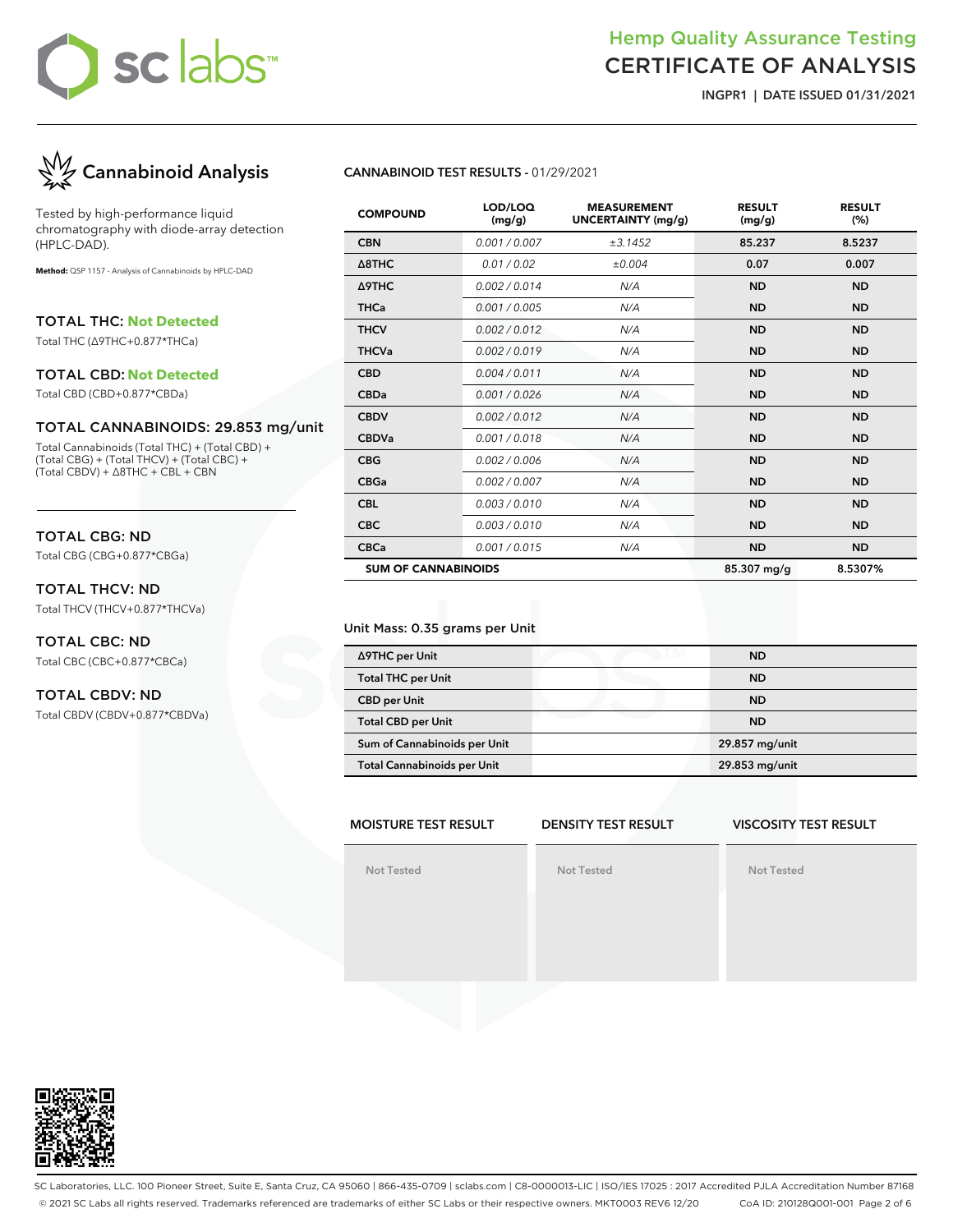## Hemp Quality Assurance Testing CERTIFICATE OF ANALYSIS

**INGPR1 | DATE ISSUED 01/31/2021**

## **Pesticide Analysis**

#### **CATEGORY 1 AND 2 PESTICIDES**

Pesticide and plant growth regulator analysis utilizing high-performance liquid chromatography-mass spectrometry (HPLC-MS) or gas chromatography-mass spectrometry (GC-MS). \*GC-MS utilized where indicated.

**Method:** QSP 1212 - Analysis of Pesticides and Mycotoxins by LC-MS or QSP 1213 - Analysis of Pesticides by GC-MS

## **CATEGORY 1 PESTICIDE TEST RESULTS -** 01/31/2021 **PASS**

| <b>COMPOUND</b>          | LOD/LOQ<br>$(\mu g/g)$ | <b>ACTION LIMIT</b><br>$(\mu g/g)$ | <b>MEASUREMENT</b><br>UNCERTAINTY (µg/g) | <b>RESULT</b><br>$(\mu g/g)$ | <b>RESULT</b> |
|--------------------------|------------------------|------------------------------------|------------------------------------------|------------------------------|---------------|
| Aldicarb                 | 0.03 / 0.08            | $>$ LOD                            | N/A                                      | <b>ND</b>                    | <b>PASS</b>   |
| Carbofuran               | 0.02 / 0.05            | $\ge$ LOD                          | N/A                                      | <b>ND</b>                    | <b>PASS</b>   |
| Chlordane*               | 0.03 / 0.08            | $\ge$ LOD                          | N/A                                      | <b>ND</b>                    | <b>PASS</b>   |
| Chlorfenapyr*            | 0.03/0.10              | $\ge$ LOD                          | N/A                                      | <b>ND</b>                    | <b>PASS</b>   |
| Chlorpyrifos             | 0.02 / 0.06            | $\geq$ LOD                         | N/A                                      | <b>ND</b>                    | <b>PASS</b>   |
| Coumaphos                | 0.02 / 0.07            | $\ge$ LOD                          | N/A                                      | <b>ND</b>                    | <b>PASS</b>   |
| Daminozide               | 0.02/0.07              | $>$ LOD                            | N/A                                      | <b>ND</b>                    | <b>PASS</b>   |
| <b>DDVP</b> (Dichlorvos) | 0.03/0.09              | $\ge$ LOD                          | N/A                                      | <b>ND</b>                    | <b>PASS</b>   |
| <b>Dimethoate</b>        | 0.03 / 0.08            | $>$ LOD                            | N/A                                      | <b>ND</b>                    | <b>PASS</b>   |
| Ethoprop(hos)            | 0.03/0.10              | $>$ LOD                            | N/A                                      | <b>ND</b>                    | <b>PASS</b>   |
| Etofenprox               | 0.02 / 0.06            | $\ge$ LOD                          | N/A                                      | <b>ND</b>                    | <b>PASS</b>   |
| Fenoxycarb               | 0.03 / 0.08            | $\ge$ LOD                          | N/A                                      | <b>ND</b>                    | <b>PASS</b>   |
| Fipronil                 | 0.03 / 0.08            | $\ge$ LOD                          | N/A                                      | <b>ND</b>                    | <b>PASS</b>   |
| Imazalil                 | 0.02 / 0.06            | $\geq$ LOD                         | N/A                                      | <b>ND</b>                    | <b>PASS</b>   |
| <b>Methiocarb</b>        | 0.02 / 0.07            | $\ge$ LOD                          | N/A                                      | <b>ND</b>                    | <b>PASS</b>   |
| Methyl parathion         | 0.03/0.10              | $\ge$ LOD                          | N/A                                      | <b>ND</b>                    | <b>PASS</b>   |
| <b>Mevinphos</b>         | 0.03/0.09              | $\ge$ LOD                          | N/A                                      | <b>ND</b>                    | <b>PASS</b>   |
| Paclobutrazol            | 0.02 / 0.05            | $>$ LOD                            | N/A                                      | <b>ND</b>                    | <b>PASS</b>   |
| Propoxur                 | 0.03/0.09              | $\ge$ LOD                          | N/A                                      | <b>ND</b>                    | <b>PASS</b>   |
| Spiroxamine              | 0.03/0.08              | $\ge$ LOD                          | M<br>N/A                                 | <b>ND</b>                    | <b>PASS</b>   |
| Thiacloprid              | 0.03/0.10              | $\ge$ LOD                          | N/A                                      | <b>ND</b>                    | <b>PASS</b>   |
|                          |                        |                                    |                                          |                              |               |

#### **CATEGORY 2 PESTICIDE TEST RESULTS -** 01/31/2021 **PASS**

| Abamectin           | 0.03 / 0.10 | 0.3 | N/A | <b>ND</b> | <b>PASS</b> |
|---------------------|-------------|-----|-----|-----------|-------------|
| Acephate            | 0.02 / 0.07 | 5   | N/A | <b>ND</b> | <b>PASS</b> |
| Acequinocyl         | 0.02 / 0.07 | 4   | N/A | <b>ND</b> | <b>PASS</b> |
| Acetamiprid         | 0.02 / 0.05 | 5   | N/A | <b>ND</b> | <b>PASS</b> |
| Azoxystrobin        | 0.02 / 0.07 | 40  | N/A | <b>ND</b> | <b>PASS</b> |
| <b>Bifenazate</b>   | 0.01 / 0.04 | 5   | N/A | <b>ND</b> | <b>PASS</b> |
| <b>Bifenthrin</b>   | 0.02 / 0.05 | 0.5 | N/A | <b>ND</b> | <b>PASS</b> |
| <b>Boscalid</b>     | 0.03/0.09   | 10  | N/A | <b>ND</b> | <b>PASS</b> |
| Captan              | 0.19/0.57   | 5   | N/A | <b>ND</b> | <b>PASS</b> |
| Carbaryl            | 0.02 / 0.06 | 0.5 | N/A | <b>ND</b> | <b>PASS</b> |
| Chlorantraniliprole | 0.04/0.12   | 40  | N/A | <b>ND</b> | <b>PASS</b> |

Continued on next page



SC Laboratories, LLC. 100 Pioneer Street, Suite E, Santa Cruz, CA 95060 | 866-435-0709 | sclabs.com | C8-0000013-LIC | ISO/IES 17025 : 2017 Accredited PJLA Accreditation Number 87168 © 2021 SC Labs all rights reserved. Trademarks referenced are trademarks of either SC Labs or their respective owners. MKT0003 REV6 12/20 CoA ID: 210128Q001-001 Page 3 of 6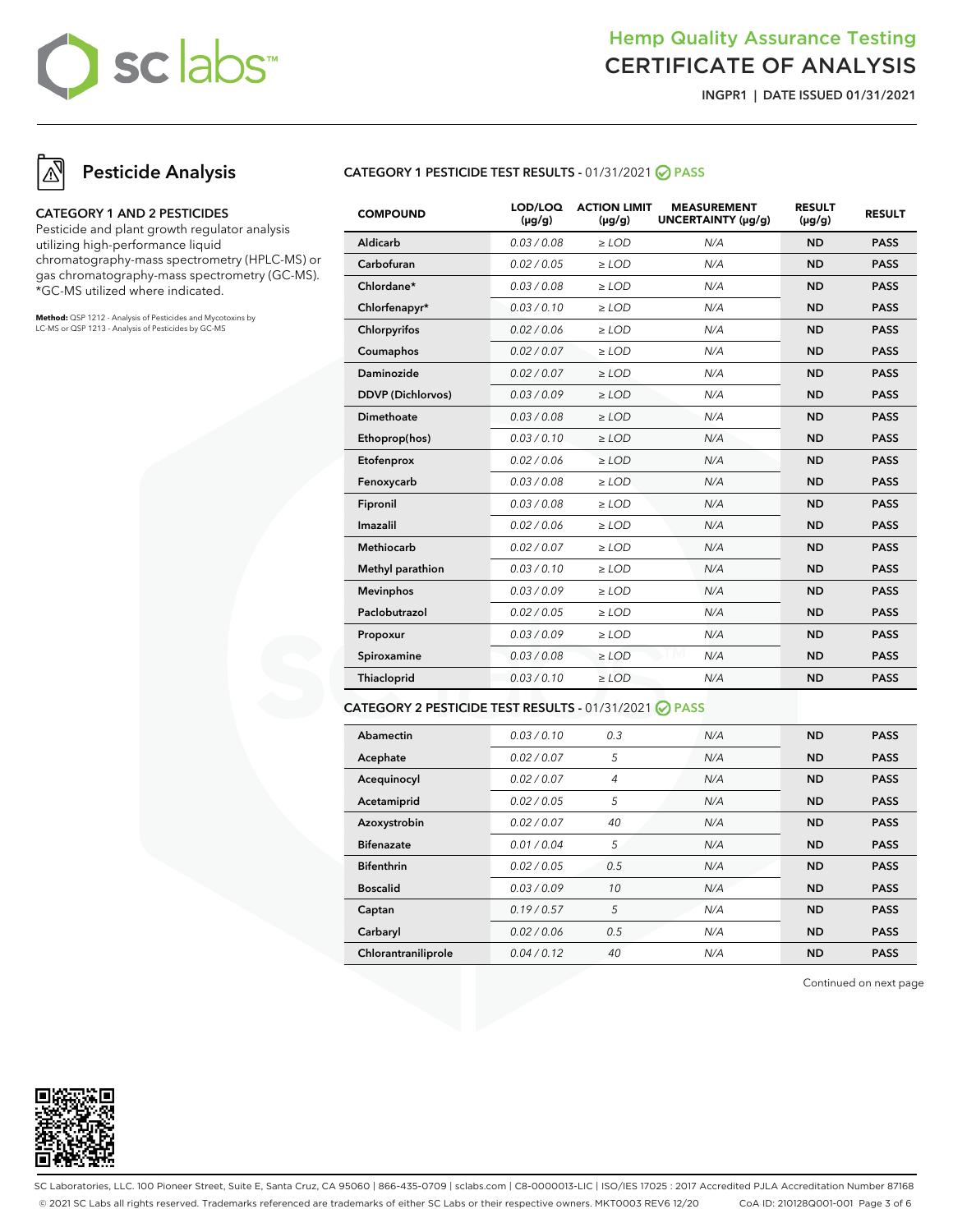## Hemp Quality Assurance Testing CERTIFICATE OF ANALYSIS

**INGPR1 | DATE ISSUED 01/31/2021**



### **CATEGORY 1 AND 2 PESTICIDES**

Pesticide and plant growth regulator analysis utilizing high-performance liquid chromatography-mass spectrometry (HPLC-MS) or gas chromatography-mass spectrometry (GC-MS). \*GC-MS utilized where indicated.

**Method:** QSP 1212 - Analysis of Pesticides and Mycotoxins by LC-MS or QSP 1213 - Analysis of Pesticides by GC-MS

## **CATEGORY 2 PESTICIDE TEST RESULTS -** 01/31/2021 continued **PASS**

| <b>COMPOUND</b>          | LOD/LOQ<br>$(\mu g/g)$ | <b>ACTION LIMIT</b><br>$(\mu g/g)$ | <b>MEASUREMENT</b><br>UNCERTAINTY (µg/g) | <b>RESULT</b><br>(µg/g) | <b>RESULT</b> |
|--------------------------|------------------------|------------------------------------|------------------------------------------|-------------------------|---------------|
| Clofentezine             | 0.03 / 0.09            | 0.5                                | N/A                                      | <b>ND</b>               | <b>PASS</b>   |
| Cyfluthrin               | 0.12 / 0.38            | $\mathcal{I}$                      | N/A                                      | <b>ND</b>               | <b>PASS</b>   |
| Cypermethrin             | 0.11 / 0.32            | $\mathcal{I}$                      | N/A                                      | <b>ND</b>               | <b>PASS</b>   |
| Diazinon                 | 0.02 / 0.05            | 0.2                                | N/A                                      | <b>ND</b>               | <b>PASS</b>   |
| Dimethomorph             | 0.03 / 0.09            | 20                                 | N/A                                      | <b>ND</b>               | <b>PASS</b>   |
| Etoxazole                | 0.02 / 0.06            | 1.5                                | N/A                                      | <b>ND</b>               | <b>PASS</b>   |
| Fenhexamid               | 0.03 / 0.09            | 10                                 | N/A                                      | <b>ND</b>               | <b>PASS</b>   |
| Fenpyroximate            | 0.02 / 0.06            | $\overline{c}$                     | N/A                                      | <b>ND</b>               | <b>PASS</b>   |
| Flonicamid               | 0.03 / 0.10            | 2                                  | N/A                                      | <b>ND</b>               | <b>PASS</b>   |
| Fludioxonil              | 0.03 / 0.10            | 30                                 | N/A                                      | <b>ND</b>               | <b>PASS</b>   |
| Hexythiazox              | 0.02 / 0.07            | $\overline{2}$                     | N/A                                      | <b>ND</b>               | <b>PASS</b>   |
| Imidacloprid             | 0.04 / 0.11            | 3                                  | N/A                                      | <b>ND</b>               | <b>PASS</b>   |
| Kresoxim-methyl          | 0.02 / 0.07            | $\mathbf{1}$                       | N/A                                      | <b>ND</b>               | <b>PASS</b>   |
| <b>Malathion</b>         | 0.03 / 0.09            | 5                                  | N/A                                      | <b>ND</b>               | <b>PASS</b>   |
| Metalaxyl                | 0.02 / 0.07            | 15                                 | N/A                                      | <b>ND</b>               | <b>PASS</b>   |
| Methomyl                 | 0.03 / 0.10            | 0.1                                | N/A                                      | <b>ND</b>               | <b>PASS</b>   |
| Myclobutanil             | 0.03 / 0.09            | 9                                  | N/A                                      | <b>ND</b>               | <b>PASS</b>   |
| <b>Naled</b>             | 0.02 / 0.07            | 0.5                                | N/A                                      | <b>ND</b>               | <b>PASS</b>   |
| Oxamyl                   | 0.04 / 0.11            | 0.2                                | N/A                                      | <b>ND</b>               | <b>PASS</b>   |
| Pentachloronitrobenzene* | 0.03 / 0.09            | 0.2                                | N/A                                      | <b>ND</b>               | <b>PASS</b>   |
| Permethrin               | 0.04 / 0.12            | 20                                 | N/A                                      | <b>ND</b>               | <b>PASS</b>   |
| Phosmet                  | 0.03 / 0.10            | 0.2                                | N/A                                      | <b>ND</b>               | <b>PASS</b>   |
| Piperonylbutoxide        | 0.02 / 0.07            | 8                                  | N/A                                      | <b>ND</b>               | <b>PASS</b>   |
| Prallethrin              | 0.03 / 0.08            | 0.4                                | N/A                                      | <b>ND</b>               | <b>PASS</b>   |
| Propiconazole            | 0.02 / 0.07            | 20                                 | N/A                                      | <b>ND</b>               | <b>PASS</b>   |
| Pyrethrins               | 0.04 / 0.12            | $\mathcal{I}$                      | N/A                                      | <b>ND</b>               | <b>PASS</b>   |
| Pyridaben                | 0.02 / 0.07            | 3                                  | N/A                                      | <b>ND</b>               | <b>PASS</b>   |
| Spinetoram               | 0.02 / 0.07            | 3                                  | N/A                                      | <b>ND</b>               | <b>PASS</b>   |
| Spinosad                 | 0.02 / 0.07            | 3                                  | N/A                                      | <b>ND</b>               | <b>PASS</b>   |
| Spiromesifen             | 0.02 / 0.05            | 12                                 | N/A                                      | <b>ND</b>               | <b>PASS</b>   |
| Spirotetramat            | 0.02 / 0.06            | 13                                 | N/A                                      | <b>ND</b>               | <b>PASS</b>   |
| Tebuconazole             | 0.02 / 0.07            | $\overline{c}$                     | N/A                                      | <b>ND</b>               | <b>PASS</b>   |
| Thiamethoxam             | 0.03 / 0.10            | 4.5                                | N/A                                      | <b>ND</b>               | <b>PASS</b>   |
| Trifloxystrobin          | 0.03 / 0.08            | 30                                 | N/A                                      | <b>ND</b>               | <b>PASS</b>   |



SC Laboratories, LLC. 100 Pioneer Street, Suite E, Santa Cruz, CA 95060 | 866-435-0709 | sclabs.com | C8-0000013-LIC | ISO/IES 17025 : 2017 Accredited PJLA Accreditation Number 87168 © 2021 SC Labs all rights reserved. Trademarks referenced are trademarks of either SC Labs or their respective owners. MKT0003 REV6 12/20 CoA ID: 210128Q001-001 Page 4 of 6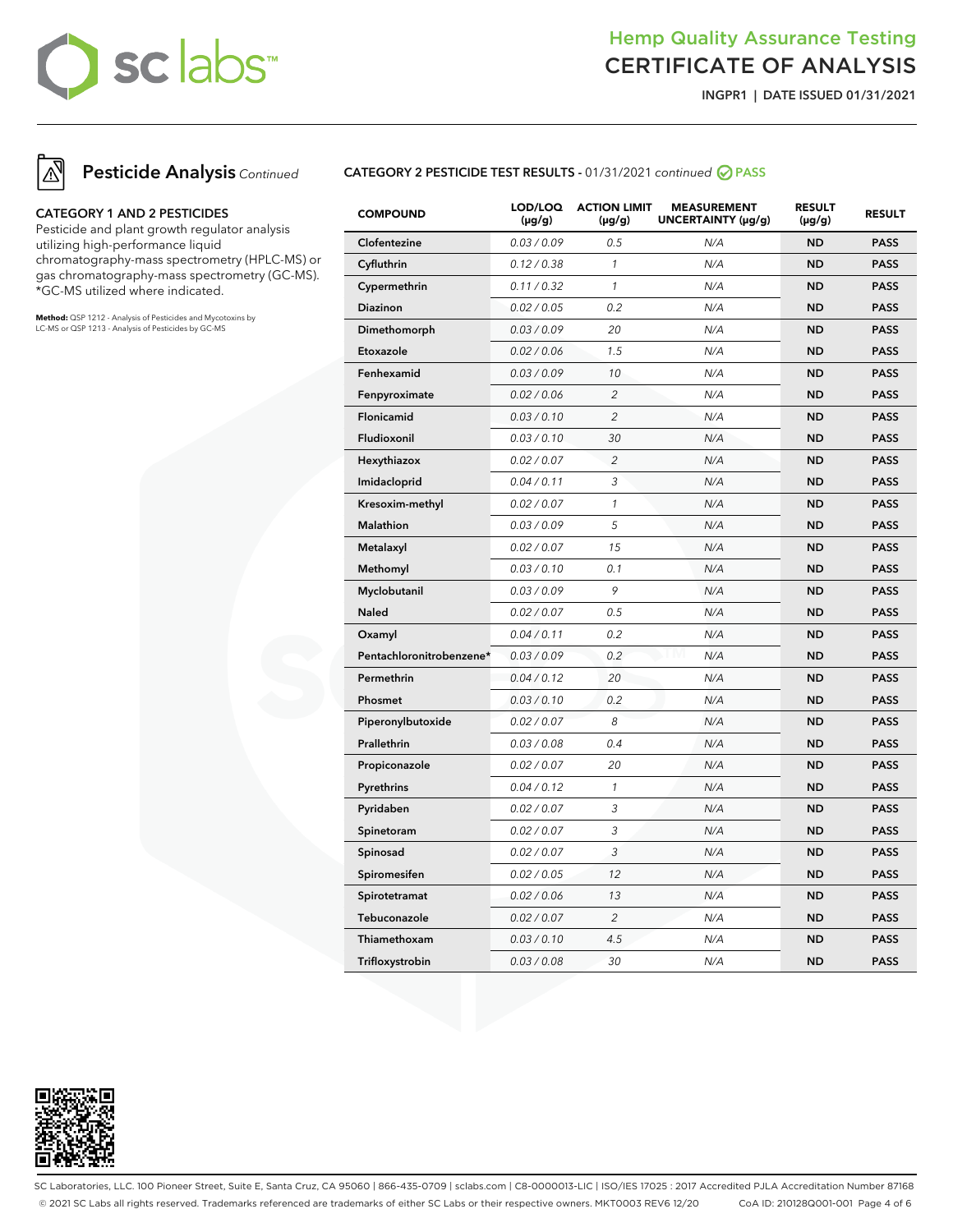## Hemp Quality Assurance Testing CERTIFICATE OF ANALYSIS

**INGPR1 | DATE ISSUED 01/31/2021**



Mycotoxin analysis utilizing high-performance liquid chromatography-mass spectrometry (HPLC-MS).

**Method:** QSP 1212 - Analysis of Pesticides and Mycotoxins by LC-MS

## **Residual Solvents Analysis**

**CATEGORY 1 AND 2 RESIDUAL SOLVENTS** Residual Solvent analysis utilizing gas chromatography-mass spectrometry (GC-MS).

**Method:** QSP 1204 - Analysis of Residual Solvents by GC-MS

## **MYCOTOXIN TEST RESULTS - 01/30/2021 ⊘ PASS**

| <b>COMPOUND</b>        | LOD/LOQ<br>$(\mu g/kg)$ | <b>ACTION LIMIT</b><br>$(\mu g/kg)$ | <b>MEASUREMENT</b><br><b>UNCERTAINTY (µq/kq)</b> | <b>RESULT</b><br>$(\mu g/kg)$ | <b>RESULT</b> |
|------------------------|-------------------------|-------------------------------------|--------------------------------------------------|-------------------------------|---------------|
| <b>Aflatoxin B1</b>    | 2.0/6.0                 |                                     | N/A                                              | <b>ND</b>                     |               |
| Aflatoxin B2           | 1.8/5.6                 |                                     | N/A                                              | <b>ND</b>                     |               |
| Aflatoxin G1           | 1.0/3.1                 |                                     | N/A                                              | <b>ND</b>                     |               |
| <b>Aflatoxin G2</b>    | 1.2/3.5                 |                                     | N/A                                              | <b>ND</b>                     |               |
| <b>Total Aflatoxin</b> |                         | 20                                  |                                                  | <b>ND</b>                     | <b>PASS</b>   |
| Ochratoxin A           | 6.3/19.2                | 20                                  | N/A                                              | ND                            | <b>PASS</b>   |

### **CATEGORY 1 RESIDUAL SOLVENTS TEST RESULTS -** 01/30/2021 **PASS**

| <b>COMPOUND</b>       | LOD/LOQ<br>$(\mu g/g)$ | <b>ACTION LIMIT</b><br>$(\mu g/g)$ | <b>MEASUREMENT</b><br>UNCERTAINTY (µq/q) | <b>RESULT</b><br>$(\mu g/g)$ | <b>RESULT</b> |
|-----------------------|------------------------|------------------------------------|------------------------------------------|------------------------------|---------------|
| 1,2-Dichloroethane    | 0.05/0.1               |                                    | N/A                                      | <b>ND</b>                    | <b>PASS</b>   |
| <b>Benzene</b>        | 0.03/0.09              |                                    | N/A                                      | <b>ND</b>                    | <b>PASS</b>   |
| Chloroform            | 0.1/0.2                |                                    | N/A                                      | <b>ND</b>                    | <b>PASS</b>   |
| <b>Ethylene Oxide</b> | 0.3/0.8                |                                    | N/A                                      | <b>ND</b>                    | <b>PASS</b>   |
| Methylene chloride    | 0.3/0.9                |                                    | N/A                                      | ND                           | <b>PASS</b>   |
| Trichloroethylene     | 0.1/0.3                |                                    | N/A                                      | <b>ND</b>                    | <b>PASS</b>   |

### **CATEGORY 2 RESIDUAL SOLVENTS TEST RESULTS -** 01/30/2021 **PASS**

| Acetone                  | 20/50  | 5000 | N/A | <b>ND</b> | <b>PASS</b> |
|--------------------------|--------|------|-----|-----------|-------------|
| <b>Acetonitrile</b>      | 2/7    | 410  | N/A | <b>ND</b> | <b>PASS</b> |
| <b>Butane</b>            | 10/50  | 5000 | N/A | <b>ND</b> | <b>PASS</b> |
| Ethanol                  | 20/50  | 5000 | N/A | <b>ND</b> | <b>PASS</b> |
| Ethyl acetate            | 20/60  | 5000 | N/A | <b>ND</b> | <b>PASS</b> |
| <b>Ethyl ether</b>       | 20/50  | 5000 | N/A | <b>ND</b> | <b>PASS</b> |
| Heptane                  | 20/60  | 5000 | N/A | $<$ LOQ   | <b>PASS</b> |
| Hexane                   | 2/5    | 290  | N/A | <b>ND</b> | <b>PASS</b> |
| <b>Isopropyl Alcohol</b> | 10/40  | 5000 | N/A | <b>ND</b> | <b>PASS</b> |
| Methanol                 | 50/200 | 3000 | N/A | <b>ND</b> | <b>PASS</b> |
| Pentane                  | 20/50  | 5000 | N/A | <b>ND</b> | <b>PASS</b> |
| Propane                  | 10/20  | 5000 | N/A | <b>ND</b> | <b>PASS</b> |
| <b>Toluene</b>           | 7/21   | 890  | N/A | <b>ND</b> | <b>PASS</b> |
| <b>Total Xylenes</b>     | 50/160 | 2170 | N/A | <b>ND</b> | <b>PASS</b> |



SC Laboratories, LLC. 100 Pioneer Street, Suite E, Santa Cruz, CA 95060 | 866-435-0709 | sclabs.com | C8-0000013-LIC | ISO/IES 17025 : 2017 Accredited PJLA Accreditation Number 87168 © 2021 SC Labs all rights reserved. Trademarks referenced are trademarks of either SC Labs or their respective owners. MKT0003 REV6 12/20 CoA ID: 210128Q001-001 Page 5 of 6